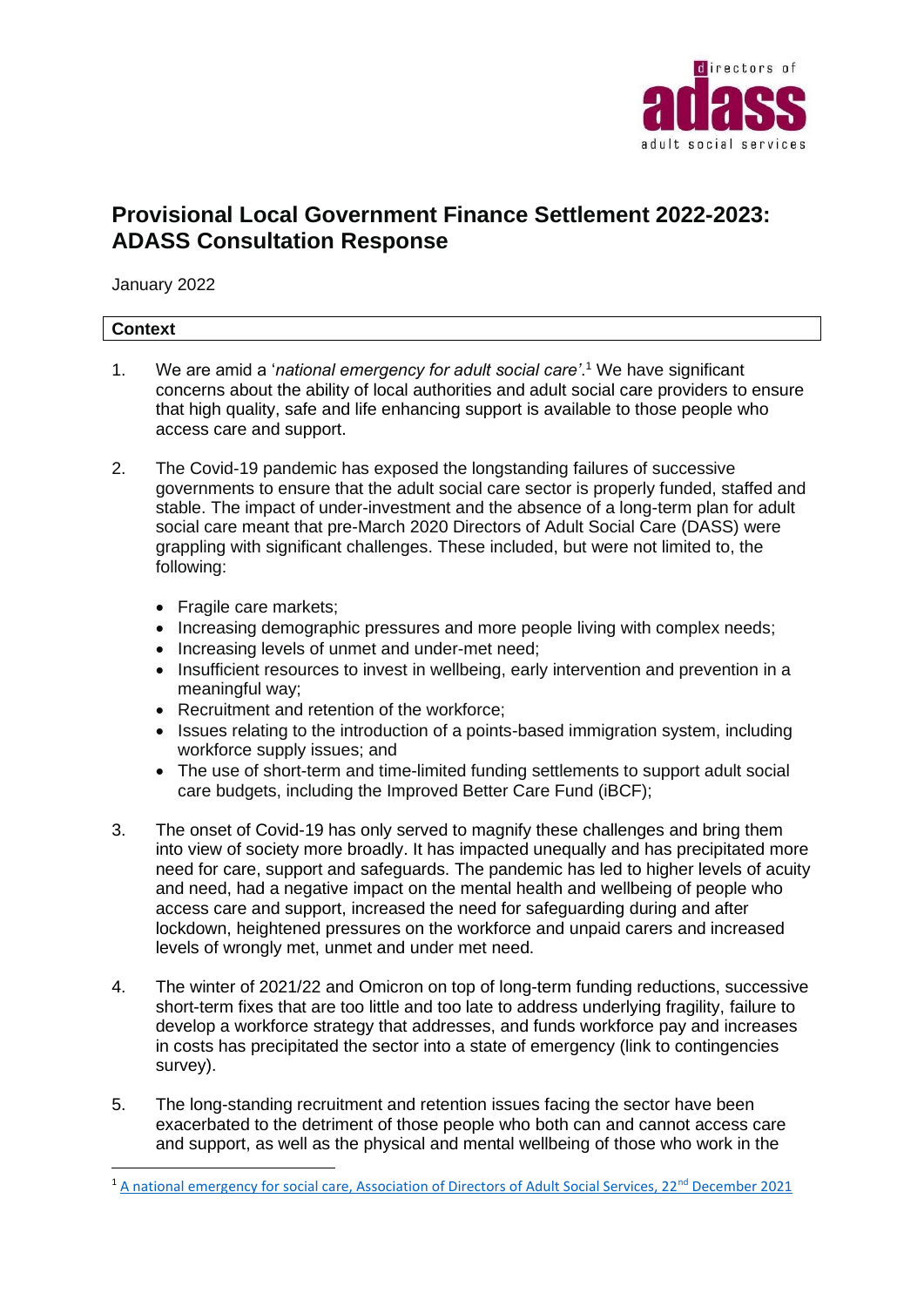

sector. ADASS agrees with the Migration Advisory Committee's (MAC) conclusion that the *'the root cause of the problems (recruitment in adult social care) is the failure to offer competitive terms and conditions'*. <sup>2</sup> There are over 105,000 vacancies advertised in adult social care on a given day and competition from other sectors for staff has only intensified during the pandemic.<sup>3</sup>

- 6. Adult social care does not have the resources to offer competitive terms and conditions that can compete with parts of the retail and hospitality sectors, for example, Aldi Store Assistants can earn up to £10.57 per hour and Amazon Warehouse Workers £13.54 per hour.<sup>4</sup> By comparison, the median hourly rate for a care worker in the independent sector of £9.00 in 2020/21. Over this winter retail, logistics and hospitality have been offering bonuses and incentives publicised in the region of £2,000 - £3,000. The workforce recruitment and retention funds given for social care do not amount to a fraction of that per care worker.
- 7. This can be evidenced by the fact that almost 400,000 people were waiting for a care assessment, waiting for care and support to begin/direct payment to be made or for a review of their care plan.<sup>5</sup> These figures represent significant levels of unmet and under met need for people with care needs, in short this means they may not be able to access the support they want and require to live the lives they want to lead and in extremis are at risk of crisis or loss of life. Ultimately this is poor value for money as well as damaging for the population of older and disabled people and carers as well as for all of us who might need to use the NHS as people are precipitated into crisis. We know that from discussions with Directors since this survey was undertaken in November 2021 that this situation has deteriorated significantly.
- 8. The provisional LGFS does not provide a significant uplift in funding to enable local authorities to address the workforce crisis in a meaningful and sustainable way or address the backlog of assessments and reviews. If the current backlog is not addressed, then this will present a significant risk to Government reform plans to implement the Care Cap of £86,000 from October 2023. The reforms in their current guise require local authorities to undertake assessments for those people wishing to start the clock ticking towards the care cap. How can Government expect local authorities to deliver on this requirement without addressing the existing issues facing the sector first?
- 9. It is imperative that adult social care is placed on a sustainable footing at the beginning of the next Spending Review period. Therefore, for 2022/23 we recommend that Government provide an additional £1.5 billion to stabilise care supply and build up and strengthen care at home, enhance community support, meet unmet needs and mitigate ongoing and intensifying recruitment and retention challenges.
- 10. The additional funding provided by Government through several short-term grants, such as the Workforce Recruitment and Retention Fund, are welcome. However, the provision of these grants has been characterised by announcements that have been very last minute, have provided very limited time periods to be spent and that have

<sup>3</sup> The State of the Adult Social Care Sector and Workforce in England, Skills for Care, October 2021

<sup>&</sup>lt;sup>2</sup> A Points-Based System and Salary Thresholds for Immigration, Migration Advisory Committee, January 2020

<sup>&</sup>lt;sup>4</sup> [Warehouse Worker hourly salaries in the United Kingdom at Amazon.com, Indeed, Accessed on 14](https://uk.indeed.com/cmp/Amazon.com/salaries/Warehouse-Worker)<sup>th</sup> January [2022.](https://uk.indeed.com/cmp/Amazon.com/salaries/Warehouse-Worker)

<sup>5</sup> [ADASS Home Care & Workforce Rapid Survey, Association of Directors of Adult Social Services, November](https://www.adass.org.uk/media/8987/adass-snap-survey-report-november-2021.pdf)  [2021](https://www.adass.org.uk/media/8987/adass-snap-survey-report-november-2021.pdf)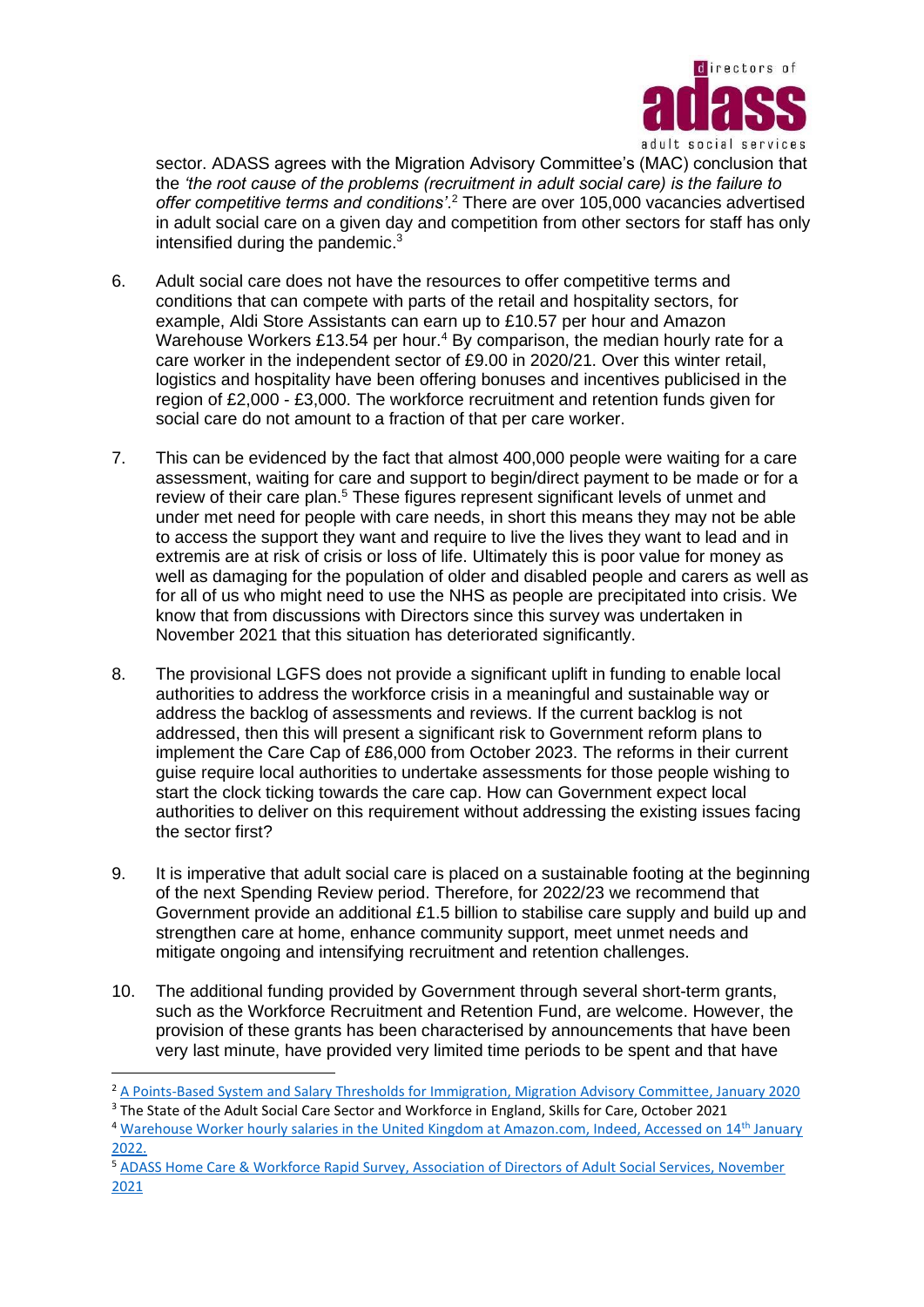

different reporting requirements and conditions. This has meant that the resources made available to local authorities cannot be utilised to deliver improve outcomes for people or deliver value for money. The lack of alignment in terms of timing, as well as relative parity of resources, with NHS funding announcements during the course of the pandemic has meant that the opportunities for local health and social care systems to maximise their impact has been hindered somewhat.

- 11. Fragile care markets are becoming increasingly unsustainable, not just as a result of funding pressures, but also due to the inability to recruit and retention sufficient levels of staff to deliver care and support is safe and dignified. For example, the fact that the sector managed to increase the number of hours of care and support were provided for people in their own homes by 15% from May-October 2021 is an amazing achievement. However, in the context of the pandemic and rising demand for care at home, over 1.5 million hours that had been commissioned by local authorities could not be provided because of lack of staff.<sup>6</sup>
- 12. The situation and pressures set out above could have been significantly worse had it not been for unpaid carers. An estimated 4.5 million people in the UK became unpaid carers because of the pandemic, on top of the 9.1 million unpaid carers who were already caring before the outbreak. The over-reliance upon unpaid carers is having detrimental impact on their wellbeing, evidenced by the fact that almost three-quarters (72%) have not had a break at all from caring since the start of the pandemic.<sup>7</sup> The provisional LGFS does not provide sufficient funding to enhance support for unpaid carers. In order to protect their physical and mental health and wellbeing, we recommend that Government invest £1.5 billion to provide a significant package of support for unpaid carers. This investment will far outweigh costs of carer' breakdown and admission to hospital.

## **Overarching Comments on the Provisional Local Government Finance Settlement 2022/23**

- 13. We are extremely disappointed in the level of additional resources attributed to adult social care in the proposed settlement and the lack of stability and certainty it provides to local authorities for planning beyond 2022/23. Whilst the increase in overall quantum for social care will increase for the forthcoming financial year is welcome, we feel that it falls well short of what's required to tackle the significant the immediate and long-standing challenges facing the sector.
- 14. The announcement of additional funding for adult social care through the Health and Social Care Levy was welcome. However, the fact that adult social care will be in receipt of less than 2% of the receipts raised in the first year means that the sustainable settlement that ADASS has been calling for over a number of years will be far from realised. It is also of concern that of such funds as will be available these are earmarked for helping financially those people with the most resources most in relation to fees and charges, those with modest resources somewhat and those without resources very little. There is nothing to address the fundamental underlying issue of

<sup>6</sup> [ADASS Home Care & Workforce Rapid Survey, Association of Directors of Adult Social Services, November](https://www.adass.org.uk/media/8987/adass-snap-survey-report-november-2021.pdf)  [2021](https://www.adass.org.uk/media/8987/adass-snap-survey-report-november-2021.pdf)

<sup>7</sup> *[Responding to the ADASS findings 'Snap Survey reveals a rapidly deteriorating picture of Social Care Services',](https://www.carersuk.org/news-and-campaigns/press-releases)* [Carers UK, 29 November 2021](https://www.carersuk.org/news-and-campaigns/press-releases)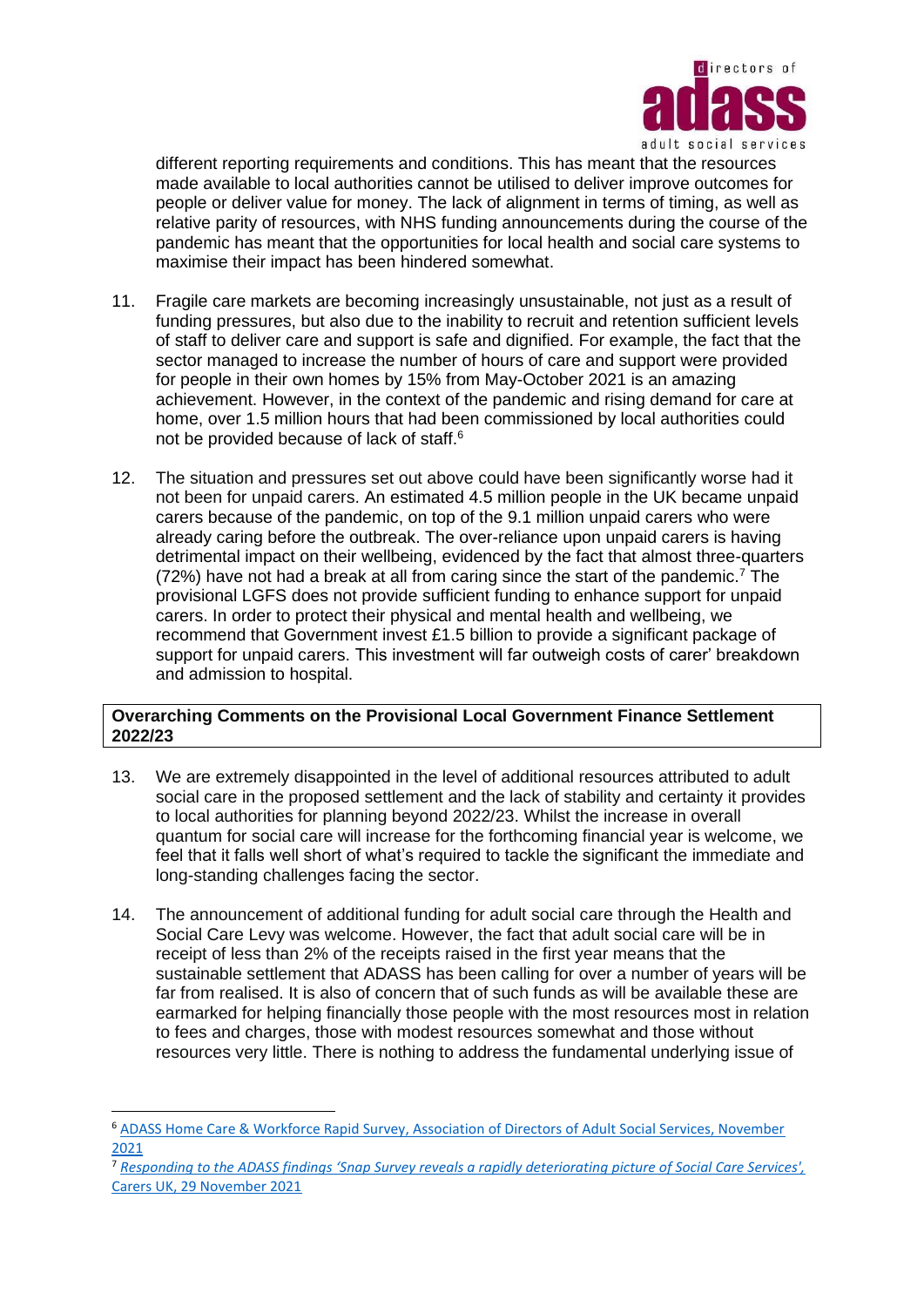

workforce pay and therefore recruitment and retention– though training and development are welcome – and funding for some pilots in other areas.

- 15. To stabilise adult social care and meaningfully start it on the road to reform, it is imperative that Government provides local government with a greater proportion of the Levy from 2022/23. Investing significant resources into the NHS will not deliver on the policy objective of tackling the growing elective backlog, without a relative parity of resources for adult social care. The interdependence between the NHS and social care has never been more evident than during the current winter crisis, with a number of people that are fit for discharge from hospital being unable to do so due to a lack of capacity on the social care sector.
- 16. The provisional LGFS 2022/23 will provide resources for a year in which three-quarters of Directors either have partial or no confidence that their budgets will be sufficient to meet statutory duties, including safeguarding and market sustainability.<sup>8</sup> Whilst the consultation states that adult social care will have access to over £1 billion to address social care pressures, in reality, the funding available for adult social care will be much less than this.
- 17. Firstly, the way in which Government calculates Core Spending Power assumes that every upper tier local authority maximises the full council tax flexibility, including the adult social care precept. However, raising Council Tax and the Adult Social Care (ASC) Precept are local political decisions and must balance the need for additional resources to deliver a legally required balanced budget against the economic circumstances facing local people.
- 18. Local politicians will be cognizant of the well documented cost of living increases that people across the country will face this year as a result of inflation running at 4.6%, household energy bills rising markedly and an increase of 1.25% in National insurance contributions owing to the introduction of the Health and Social Care Levy from 1 April  $2022.9$  This delicate juggling act is highlighted by the results in the ADASS Spring Survey 2021 which reported that only 67% of local authorities chose to raise the ASC precept at the maximum 3% limit for 2021/22.
- 19. It is also important to highlight that the amount of funding raised by each local authority through this flexibility varies significantly between areas, with those that are more deprived able to raise significantly less than those areas that are less deprived. However, need for care and support is higher in more deprived areas. We note that intention to use £80m of the proposed Social Care Grant increase of £636m for 2022/23 to equalise the impact of the disparity set out above.
- 20. Secondly, we know from ADASS surveys that around half of the Social Care Grant goes to adult social care. In 2021/22 Directors had access to 52% of the grant. In 2021/22 Directors reported that the National Living Wage (NLW) increase and demographic pressures totalled £1.15bn for adult social care.<sup>10</sup> For 2022/23, it can be assumed that costs will increase significantly given that the NLW wage increase for 2022/23 is 6.6%, whereas this was 2.2% for 2021/22. Inflation is also running significantly higher than a year ago, CPI was 0.3% in November 2020, whereas the

<sup>8</sup> ADASS Spring Survey, Association of Directors of Adult Social Services, June 2021

<sup>9</sup> Consumer price inflation, UK: November 2021, [Office for National Statistics, 15 December 2021](https://www.ons.gov.uk/economy/inflationandpriceindices/bulletins/consumerpriceinflation/november2021)

<sup>10</sup> ADASS Spring Survey, Association of Directors of Adult Social Services, June 2021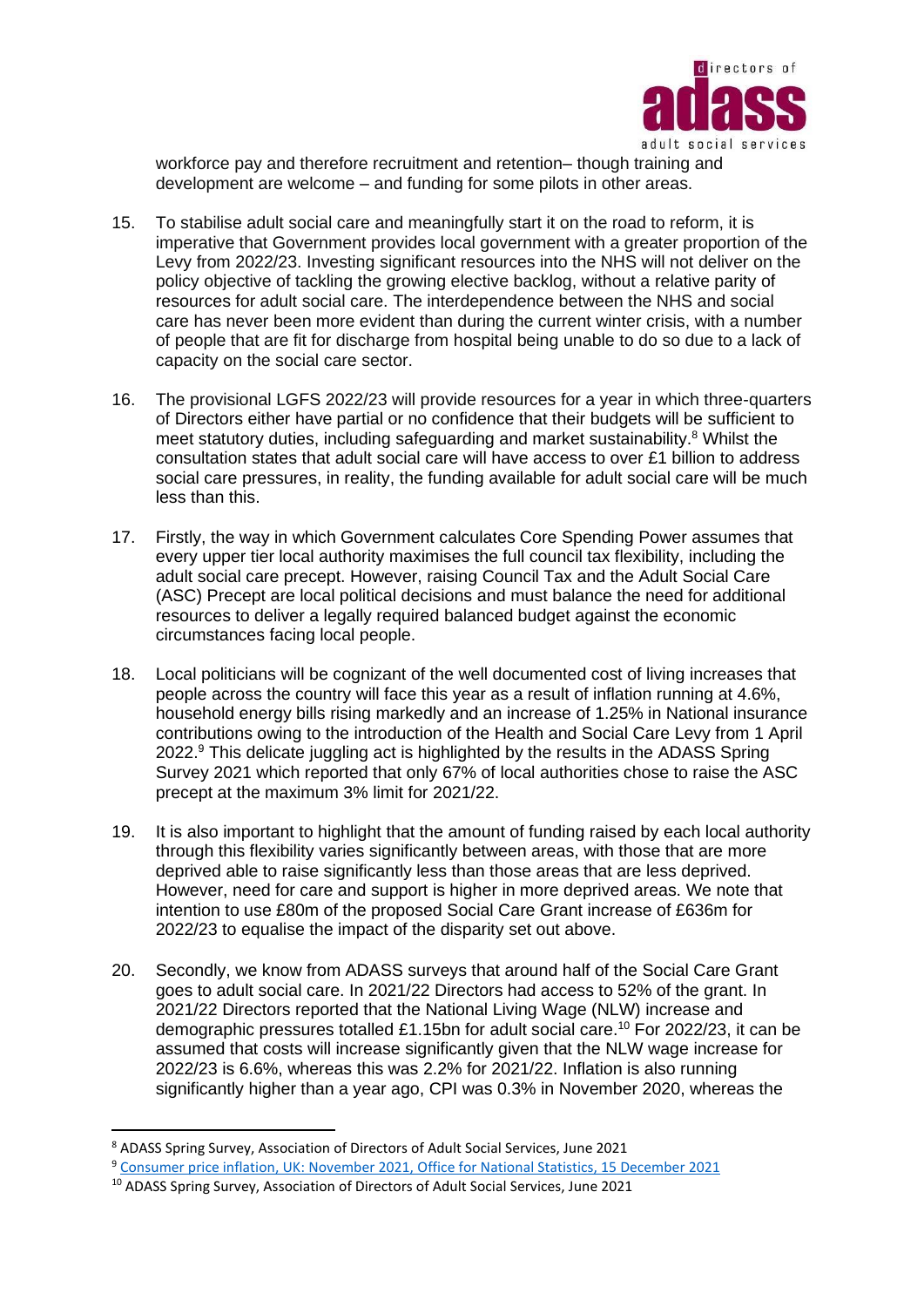

last update from ONS showed that this is running at 5.1% for November 2021.<sup>11</sup>. We estimate that these pressures could total £1.5 billion for 2022/23. For the forthcoming year, adult social care will have access to an additional £63m of the inflationary increase to the iBCF, if the 1% precept flexibility is maximised by every upper-tier local authority (approximately £300m) and the split of the additional Social Care Grant mirrors that of 2021/22, then adult social care will have access to approximately £700m from these funding streams, far short of meeting demographic and NLW pressures.

- 21. The provision of the one-off £822m Services Grant for 2022/23 for local government 'in recognition of vital services' is welcome as it includes funding for local government costs for the increase in employer National Insurance Contributions because of the introduction of the Health and Social Care Levy. However, this grant does not include funding to enable local authorities to address the additional burden on adult social care providers who will also have to pay increased employer National Insurance Contributions. Care providers have also been subject to a range of other cost pressures, either directly or indirectly due to Covid-19. These include:
	- Infection control measures
	- An increase in insurance premia
	- Increased fuel costs (petrol and utility bills); and
	- Some providers are struggling to secure loans from banks or access new financial services.
- 22. Given these ongoing and increasing cost pressures, care providers will be seeking significant uplifts in fee rates. Directors have indicated that uplift requests are coming in at around 6-7% compared to 2021/22, which we estimate will cost local authorities between £1.05-1.225 billion.<sup>12</sup> We are not confident that the provisional LGFS will provide sufficient resources for local authorities to address these pressures in full.
- 23. It is vital that Government keeps the resources available to local government under constant review and commits to fully funding the ongoing, legacy costs and loss of income relating to Covid-19 for adult social care. In particular for 2022/23, Government must ensure that there is a continuation of funding for Infection Prevention Control measures, the Workforce Recruitment and Retention Fund and also funding to support local authorities to meet the increased needs of people as a consequence of outbreak management (including mental health and safeguarding/ domestic abuse needs).

#### **Consultation Questions**

#### **Question 1: Do you agree with the government's proposed methodology for the distribution of Revenue Support Grant in 2022/23, including the rolling in of two New Burdens grants?**

We welcome the continuation of the Revenue Support Grant (RSG) in its current guise, the stability that retaining the distribution methodology brings and the increase in RSG in line with the Consumer Price Index for the forthcoming financial year.

<sup>11</sup> [CPI ANNUAL RATE 00: ALL ITEMS 2015=100, Office for National Statistics, Accessed 14](https://www.ons.gov.uk/economy/inflationandpriceindices/timeseries/d7g7/mm23)th January 2022.

<sup>&</sup>lt;sup>12</sup> Calculation based on adult social care Gross Spending of £17.5 billion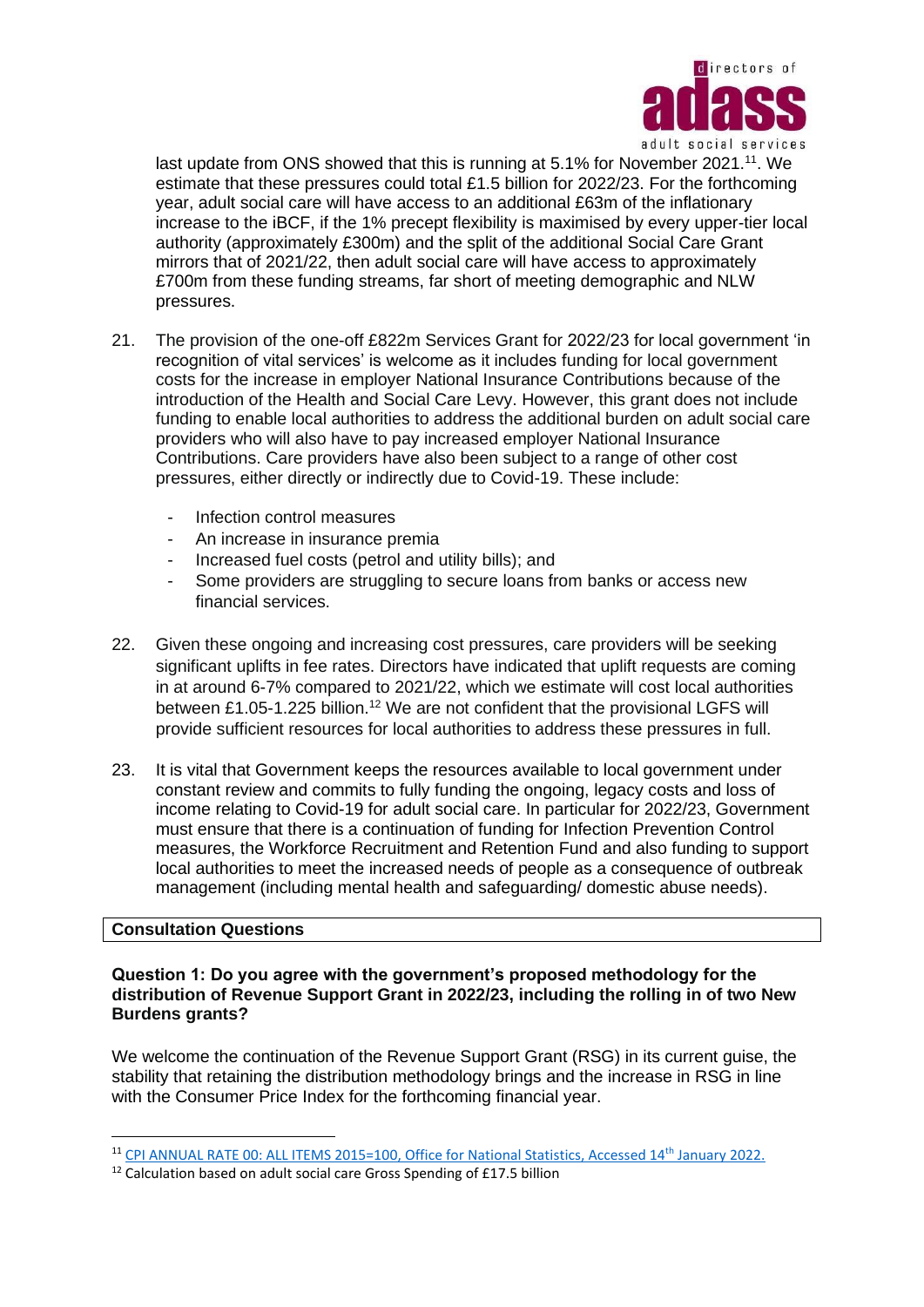

We note the Government's stated intention to work closely with local government over the coming months to develop and update the data that informs the needs assessments that underpin the distribution formulae, prior to consulting on any potential changes.

## **Question 2: Do you agree with the proposed package of council tax referendum principles for 2022/23?**

ADASS has consistently stated that funding must follow need. The ability to raise funds through council tax and the adult social care (ASC) precept increases do not align with the level of need for state-funded care and support services in local authority areas. Those local authorities with higher levels of deprivation and smaller council taxes bases cannot raise as much income via this route, as those local authorities considered to be in more prosperous areas and that have larger council tax bases. We note that for 2022/23 Government has committed to use £80m of the proposed Social Care Grant increase of £636m to equalise the impact of the disparity set out above.

Those local authorities that can raise significant levels of funding through council tax and the ASC precept have certainty that this funding will remain in their base budgets going forward. However, those councils with higher levels of deprivation and smaller council taxes bases have no guarantee that grant funding, such as the Social Care Grant, will continue beyond the end of March 2023. This means that these councils could face a cliff edge should this funding be withdrawn at the detriment to those with care and support needs.

The absence of a significant and sustainable uplift in funding for adult social care, through the Levy or via another route, to meet the ongoing and intensifying challenges set out above is a major concern Although an imperfect way of providing funds for adult social care, we are left with little choice but to ask that Government considers providing local authorities with additional flexibility to increase resources through the adult social care precept over the period of the Spending Review (2022/23-2024/25). Such an approach would enable local authorities to undertake a more planned approach to such increases, whilst providing maximum transparency for local people. The distribution issues set out previously should of course be equalised through other grants provided to the sector to ensure that funding follows need.

## **Question 3: Do you agree with the government's proposals for the Social Care Grant in 2022/23?**

In the absence of a significant increase in core funding for adult social care, the continued provision of the Social Care Grant and increase of £636m from 2021/22 is welcome. However, the allocation of this funding at a local authority level between adults and children's services will also mean unenviable and difficult decisions will have to be made by senior politicians and officers about how to best prioritise this short-term grant to meet what are intensifying need and cost pressures for both areas.

ADASS supports the distribution of resources based on need. The ongoing use of the Adult Social Care Relative Needs Formula (ASC RNF) is currently the best available means of achieving this.

## **Question 4: Do you agree with the government's proposals for iBCF in 2022/23?**

Given the ongoing financial context facing the nation because of Covid-19, the proposal to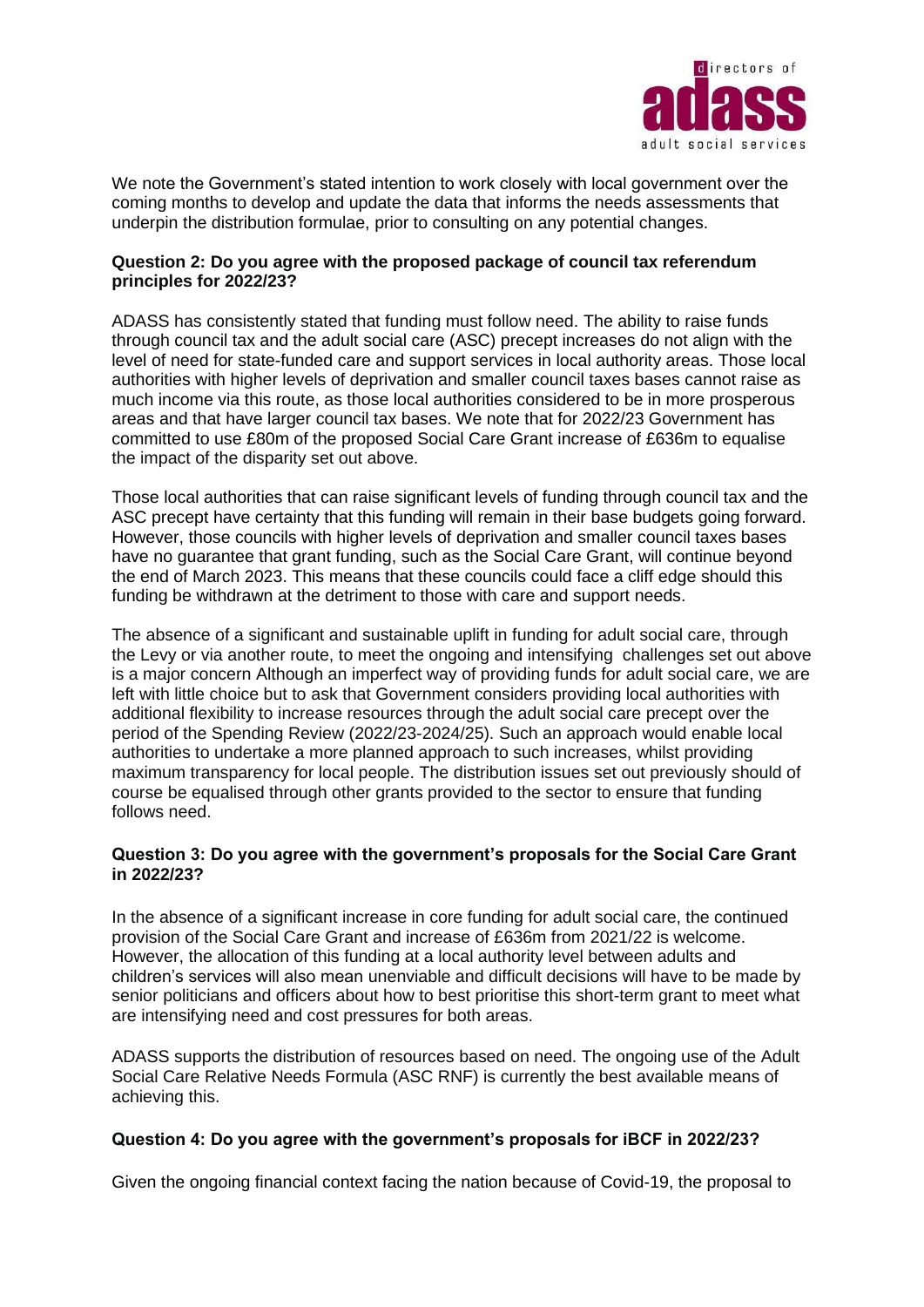

roll-forward the distribution of the Improved Better Care Fund is welcome. The proposed inflationary uplift on 2021/22 allocations in line with the September 2020 to September 2021 change in the Consumer Price Index (CPI), worth £63m, is a welcome development given that such an increase wasn't applied as part of the 2021/22 iBCF.

## **Question 5: Do you agree with the government's proposals for distributing the Market Sustainability and Fair Cost of Care Fund in 2022/23?**

The principle of a 'fair cost of care' is enviable, but the reality is that another one-year funding settlement does not provide the stability or certainty required for investment. The £162m of funding made available through the Market Sustainability and Fair Cost of Care Fund is woefully inadequate to make a substantial step towards the Government's stated policy ambition to provide '*fair rates for care, to help deliver sustainable services and prepare local care markets for implementing the other reforms'*. <sup>13</sup> At most it will fund a 1% increase in fees for providers. However, the uplift in fees will be lower than this as DHSC has modelled for up to 25% of this fund to be used by local authorities for implementation costs for undertaking cost of care exercises, developing a provisional market sustainability plan and a spend plan by September 2022 in line with the grant conditions. The lead-in time to deliver on the grant conditions is also inadequate, especially given that local authorities are amid a '*national emergency for adult social care'*. 14

The policy paper issued by DHSC in December 2021 *Market Sustainability and Fair Cost of Care Fund: purpose and conditions 2022 to 2023* states that *'a significant number of local authorities are paying residential and domiciliary care providers less than it costs to deliver the care received'.* What the paper fails to reference is the numerous factors, in particular the austerity policy adopted by previous Governments, have led to local government having to take difficult decisions and put downward pressure on fees paid to providers to deliver a legally required balanced budgets. The continued provision of one year funding settlements and one-off, or time-limited, grants from Government did also not provide the stability or certainty to make any significant investment decisions.

The proposals for charging reform and 'Fair Cost of Care' are arguably counter to the government's levelling up agenda, benefiting most those people with the highest level of assets in terms of fees and charges, less those of modest wealth and limiting severely the overall quantum of funds for people without assets.

## **Question 6: Do you agree with the government's proposals for a one-off 2022/23 Services Grant distributed using 2013/14 shares of the Settlement Funding Assessment?**

N/A

## **Question 7: Do you agree with the government's proposals for New Homes Bonus in 2022/23?**

N/A

<sup>&</sup>lt;sup>13</sup> [People at the Heart of Care: Adult Social Care Reform White Paper,](https://assets.publishing.service.gov.uk/government/uploads/system/uploads/attachment_data/file/1037594/people-at-the-heart-of-care_asc-form-accessible.pdf) Department of Health and Social Care, [December 2021](https://assets.publishing.service.gov.uk/government/uploads/system/uploads/attachment_data/file/1037594/people-at-the-heart-of-care_asc-form-accessible.pdf)

<sup>&</sup>lt;sup>14</sup> [A national emergency for social care, Association of Directors of Adult Social Services, 22](https://www.adass.org.uk/adass-press-release-a-national-emergency-for-social-care)<sup>nd</sup> December 2021